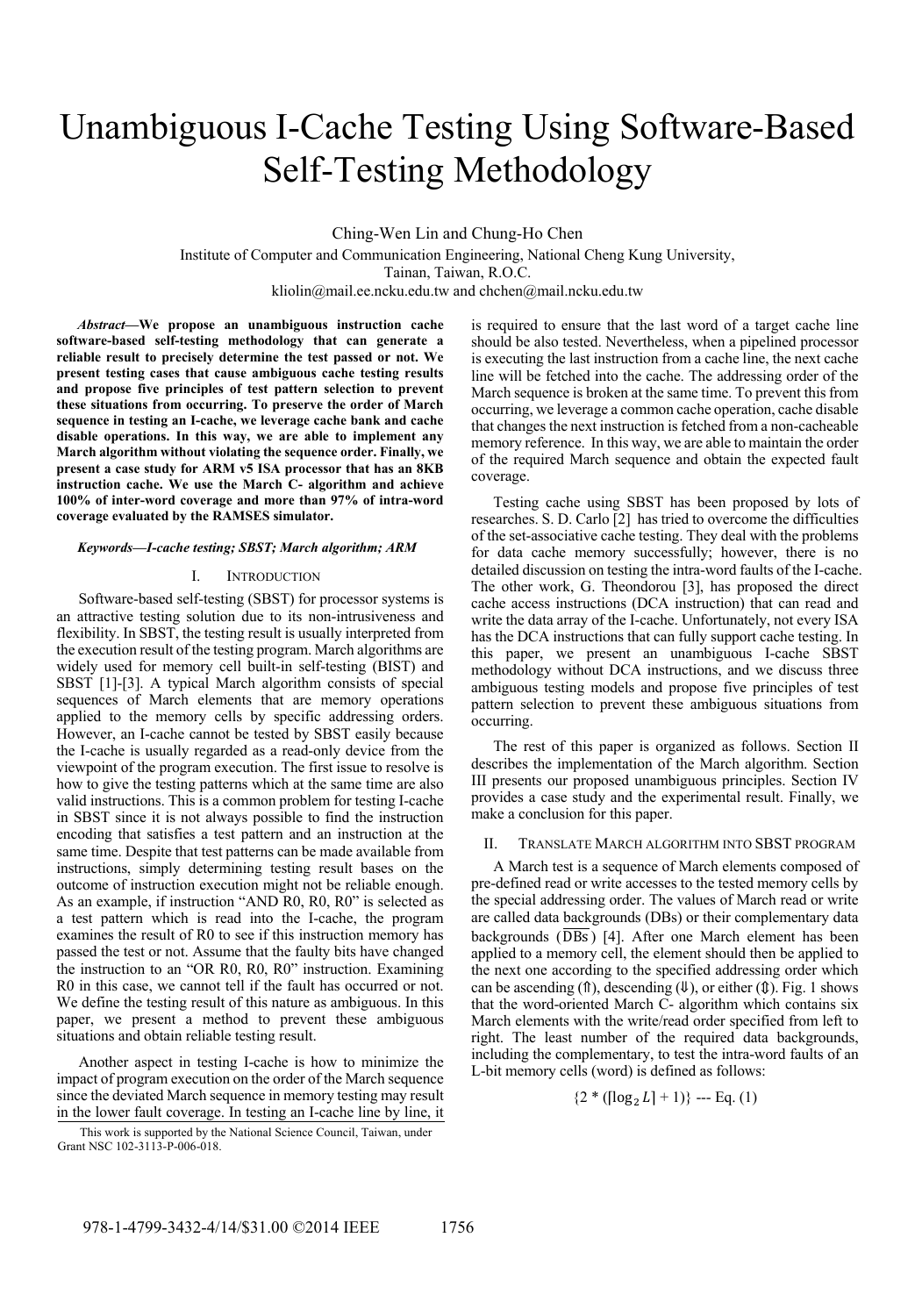Fig. 1. Word-oriented March C- algorithm

### *A. March data backgrounds*

Our SBST concentrates on the data array of the I-cache. Before we introduce how to find March elements that are also valid instructions, we will illustrate the data array banking model with Fig. 2. The cache banking is a common technique to reduce the access time and dynamic power [5], [6]. Fig. 2(a) shows a single bank data array which consists of eight instructions, and Fig. 2(b) shows an eight-bank data array with interleaved instruction storage. Different banking models will impact the length and the content of one data background.



Fig. 2. Cache banking models

For the single bank model, the length of the March data background is the line size, i.e., 256 bits, and at least nine pairs of March data backgrounds is required to test the intra-line faults according to Eq. (1). This implies that there are eight instructions per March data background. For March data backgrounds and the complementary, we need to find more than 144 valid instructions. This number makes the translation difficult if not impossible. To resolve this difficulty, we choose the implementation of the eight-bank data array. For this cache banking model, the data background is 32 bits, the same length of an instruction. According to Eq. (1), if all the data backgrounds can be regarded as valid instructions, we only need to find twelve valid instructions.

# *B. SBST program establishment*

We have introduced a feasible method to reduce the number of March data backgrounds. In this section, we present the translation between the March algorithm and the SBST program. The crucial requirements for our SBST program development are: (1) having a non-cacheable memory region, and (2) having a privilege instruction which can disable cache access even the memory region is cacheable. These two features can be found in modern microprocessors.

We divide the testing program into four segments: an initial segment, a sequence control segment, a test pattern segment, and a result verification segment. As illustrated in Fig. 3, these four segments have different memory attributes: cacheable or noncacheable, which is defined by the program allocation model of our SBST. The memory management unit decides which region can be cached or not by these attributes. Fig. 3 also shows our

SBST program execution flow. The sequence control segment determines which line of the test patterns to be fetched into the I-cache. The sequence of fetching the test patterns must conform to the addressing order of the specified March operations. The sequence control segment for a direct-mapped cache is straightforward by using the linear index when addressing a cache line. For an N-way set-associated cache, it is required to have additional operations to modify the replacement policy state in order to obtain the specified addressing order [2].



Fig. 3. Program segments for I-Cache SBST

The key segment transition is how to jump to the result verification segment from the test pattern segment without bringing in unnecessary instructions into the I-cache. We notice that the pipeline architecture will fetch instructions until the jump instruction is actually executed. This may violate the order of the March sequence since the instructions following the jump are written into another cache line.

For example, a classical five-stage pipeline processor finishes the jump operation at the decode stage, and there is a redundant instruction fetched in the fetch stage. This redundant instruction might violate the read/write order of the March sequence and degrade the fault coverage. Considering the characteristic of the pipeline and the cache banking model, we employ the disable cache instruction to accomplish the segment jump operation without violating the specified March sequence.

Due to the pipeline architecture, there are several instructions fetched from the I-cache before the disable cache instruction is executed. We name these instructions as the "follower." The number of follower,  $I_F$  is depended on the processor architecture, i.e., the pipeline depth.

As Fig. 4(a) shows, assuming we test the cache lines in the first bank, and the first bank is also the entry point from the sequence control segment. To conform to the specified March sequence, the first requirement is that

$$
I_F \leq (I_L - I_{BR} - 1) \cdots Eq. (2)
$$

where  $I_L$  is the number of instructions per line,  $I_{BR}$  is the number of instructions per row in a bank. In this example, testing the second bank uses the similar test pattern layout as in Fig. 4(a).

Fig. 4(b) shows the test pattern layout in a cache line when testing the last bank. For this situation, we must use the follower instructions to serve as the data background. Notice that the disable cache instruction is allocated at the left neighboring bank of the target bank. After the follower instructions are executed by the processor, the jump instruction to be executed is fetched from the main memory since the cache is disabled. Nevertheless,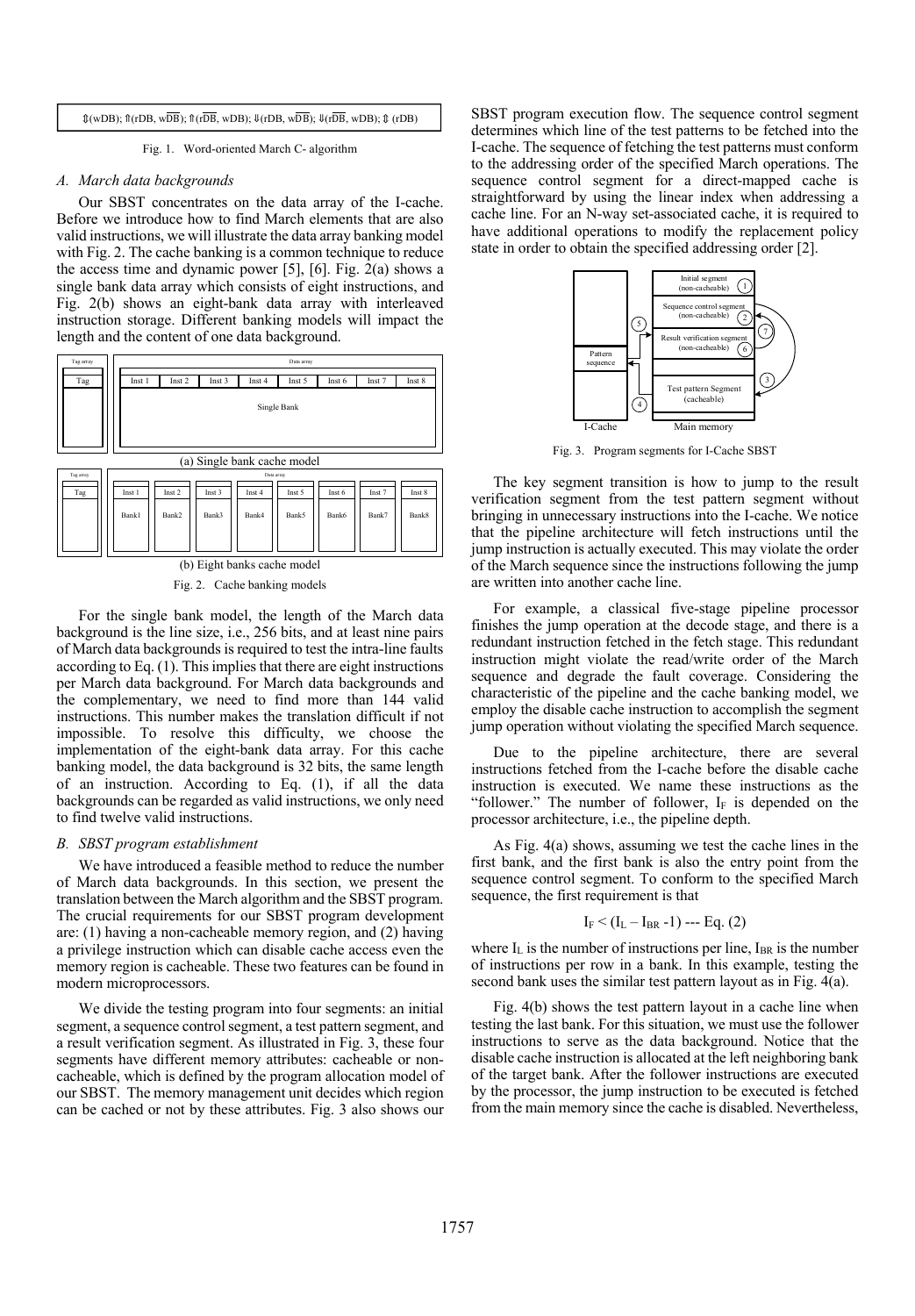at the time of cache line filling, the jump instruction for testing last row is also brought into the cache along with the rest of the cache line. To test the last bank, the requirement is given as follows:

$$
I_{BR} \leq I_F \cdots Eq. (3)
$$

To test the entire cache line, the above two requirements must be met at the same time:

$$
I_{BR} \leq I_F \leq (I_L - I_{BR} - 1) \text{ -- } Eq. (4)
$$

Testing bank 3 and bank 4 in this example uses the similar test pattern layout.

| Target bank                  | Follower<br>instruction | Don't care<br>instruction |  |  |
|------------------------------|-------------------------|---------------------------|--|--|
| Data array                   |                         |                           |  |  |
| Disable Cache<br><b>Jump</b> |                         |                           |  |  |
| Bank 2                       | Bank 3                  | Bank 4                    |  |  |
| (a) First bank testing       |                         |                           |  |  |
|                              |                         |                           |  |  |

| $DB$<br>Disable Cache<br>DB<br>Jump<br>Bank 4<br>Bank 1<br>Bank 2<br>Bank 3 |  |  | Data array |  |  |
|-----------------------------------------------------------------------------|--|--|------------|--|--|
|                                                                             |  |  |            |  |  |
|                                                                             |  |  |            |  |  |

(b) Last bank testing

Fig. 4. The test pattern layout

# III. UNAMBIGUOUS INSTRUCTION CACHE TESTING

We have described how to generate a March sequence conformed SBST program. As mentioned previously, an SBST testing result may be ambiguous if only interpreting the register value and memory content for test verification. In this section, we elaborate the causes of the ambiguity and propose the principles of test pattern selection to eliminate them.

# *A. Ambiguous factors*

In SBST, any instruction that has the same encoding as a data background can be chosen as a candidate test pattern. There are various reasons for the occurrences of ambiguity, and we classify them into three categories:

Factor 1: Many instructions may produce the same result.

For example, an ADD instruction, assuming it is a data background, can be changed into a SUB instruction due to the faulty cache. Simply interpreting the destination register value cannot determine whether the test is passed or not. This situation often occurs on data-processing type of instructions, especially bit-operation instructions.

Factor 2: Many memory words may have the same values.

For example, the contents of R1 and R3 point to an individual memory word respectively, but these two memory words have the same values. In the register-indirect addressing mode, "Load R0, [R1]" produces the same result as the "Load R0, [R3]". When either instruction is the data background, interpreting the result of R0 cannot tell which instruction is executed.

Factor 3: Repeated instructions may conceal the faults

The repeated instructions may generate ambiguous results even if they can produce unambiguous results individually. In

the eight-bank model, a carefully-chosen "Load R0, [R1]" could test each bank row alone without producing the ambiguity. Nevertheless, in the four-bank model, this instruction must be repeated twice for each bank row. In this case, we cannot discover the faulty bits of the first word in the bank row since this error is concealed by the second run.

# *B. Principles to eliminate the ambiguity*

We have introduced three reasons that cause the ambiguity in testing result. We propose five principles in test pattern selection. These principles serve as the base guidelines that are applicable to the ISA of modern processors.

(1) Choose a unique value for the source register.

A unique value of the source register can imply a nonreproducible result, especially for data-processing type instructions. Before applying this instruction for testing, the test program should reset the rest of registers to zero so that there is no room for ambiguity to occur.

(2) Prohibit the instructions that have undefined bits.

Some instructions have the undefined bits because of the encoding. Those bits are usually ignored at the decoder stage, so the failures of these bits could not be propagated by the normal functions of the processor. Therefore, the instructions that have undefined bits should be prohibited to be the test patterns.

(3) Clear the target memory and program status register before testing.

A clean target memory and status register can reflect the test result of the chosen test pattern. This principle is suitable for every type of instructions especially for load/store instructions. These clean operations can be finished at the sequence control segment shown in Fig. 3.

Employ the encoding of an undefined instruction as the destination register value of a load instruction or the result to be stored for a store instruction.

To prevent Factor 2 from occurring, to use uncommon values for load/store instructions is a good method. The undefined instructions cannot be generated by the tool chain, so they can be exclusive in the memory.

 (5) Select either post-indexed or pre-indexed addressing instructions.

To distinguish testing results of multiple instructions in a bank row, using an addressing instruction that has autoincrement mode can tell the difference of each testing result in a bank row.

We apply the above five principles in test pattern selection for testing the I-cache of the ARMv5 ISA processor.

# IV. CASE STUDY: ARM V5 PIPELINE PROCESSOR

In this section, we demonstrate the unambiguous SBST test program development on the direct-mapped I-cache of an ARM v5 ISA pipelined processor. We concentrate on the data array testing of the I-cache that is physically implemented as eight 32x256 SRAM banks, and the method for testing the tag array of the I-cache can refer to the work in [1].